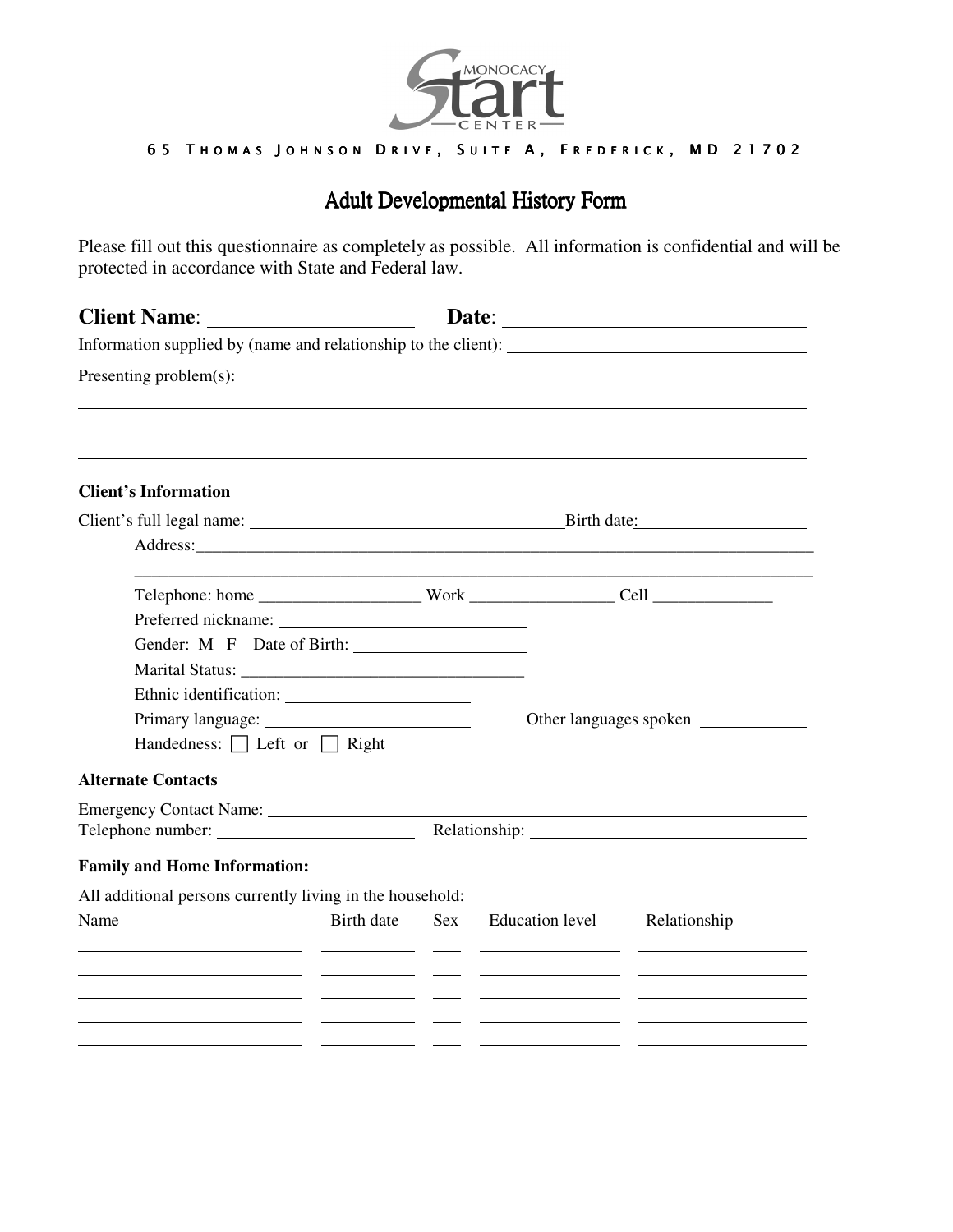## **Developmental History (complete as known)**

|                                                                                                                                                                                                                                       |        |        | Has this client had any head injuries? Yes (please specify) No |                                                                                       |                                    |     |        |                   |  |
|---------------------------------------------------------------------------------------------------------------------------------------------------------------------------------------------------------------------------------------|--------|--------|----------------------------------------------------------------|---------------------------------------------------------------------------------------|------------------------------------|-----|--------|-------------------|--|
| Is this client on medication at this time? Yes (please specify) No                                                                                                                                                                    |        |        |                                                                |                                                                                       |                                    |     |        |                   |  |
| Please complete as much of the following about the client as possible:                                                                                                                                                                |        |        |                                                                |                                                                                       |                                    |     |        |                   |  |
| Is this client adopted? Yes No If yes, at what age?<br><u>Same School</u> School and School School School School School School School School School School School School School School School School School School School School Scho |        |        |                                                                |                                                                                       |                                    |     |        |                   |  |
| During pregnancy, did this client's mother :                                                                                                                                                                                          |        |        |                                                                |                                                                                       |                                    |     |        |                   |  |
| Have high blood pressure?<br>Have diabetes or sugar in urine?<br>Have kidney problems or protein in urine?                                                                                                                            |        |        | Yes No Don't Know<br>Yes No Don't Know                         | Take any medications?<br>Have recurrent emotional problems?                           | If yes, what? $\frac{1}{\sqrt{2}}$ |     |        | Yes No Don't Know |  |
|                                                                                                                                                                                                                                       |        |        | Yes No Don't Know                                              |                                                                                       |                                    |     | Yes No | Don't Know        |  |
| Have German Measles?<br>If yes when? $\frac{1}{\sqrt{1-\frac{1}{2}}}\$                                                                                                                                                                |        |        | Yes No Don't Know                                              | Bleeding?                                                                             |                                    | Yes | No     | Don't Know        |  |
| Drink alcoholic beverages? Yes No Don't Know                                                                                                                                                                                          |        |        |                                                                | If yes, when? $\frac{1}{2}$<br>Frequently smoke cigarettes? Yes No Don't Know         |                                    |     |        |                   |  |
| Use any medications?<br>Have hormone pills or injections?                                                                                                                                                                             | Yes No | Yes No | Don't Know<br>Don't Know                                       | If yes how much? $\frac{1}{\frac{1}{2}}$<br>Have a drug dependency? Yes No Don't Know |                                    |     |        |                   |  |
| Prenatal problems? Yes No                                                                                                                                                                                                             |        |        |                                                                |                                                                                       |                                    |     |        |                   |  |
| Was delivery:<br>Difficult?                                                                                                                                                                                                           |        |        | Easy?                                                          | Slow?                                                                                 | Quick?                             |     |        |                   |  |
| Caesarean section Breech                                                                                                                                                                                                              |        |        |                                                                | Forceps                                                                               | Suction                            |     |        |                   |  |
|                                                                                                                                                                                                                                       |        |        |                                                                |                                                                                       |                                    |     |        |                   |  |
|                                                                                                                                                                                                                                       |        |        |                                                                |                                                                                       |                                    |     |        |                   |  |
|                                                                                                                                                                                                                                       |        |        |                                                                |                                                                                       |                                    |     |        |                   |  |
|                                                                                                                                                                                                                                       |        |        |                                                                |                                                                                       |                                    |     |        |                   |  |
| <b>Milestones</b><br>Was the client's development in the following areas early, normal or delayed (list ages if known):                                                                                                               |        |        |                                                                |                                                                                       |                                    |     |        |                   |  |

Any difficulties with above?\_\_\_\_\_\_\_\_\_\_\_\_\_\_\_\_\_\_\_\_\_\_\_\_\_\_\_\_\_\_\_\_\_\_\_\_\_\_\_\_\_\_\_\_\_\_\_\_\_\_\_\_\_\_\_\_\_\_\_\_\_\_\_\_\_\_\_\_

Spoke first real sentences

Spoke first words (other than Mama/Dada)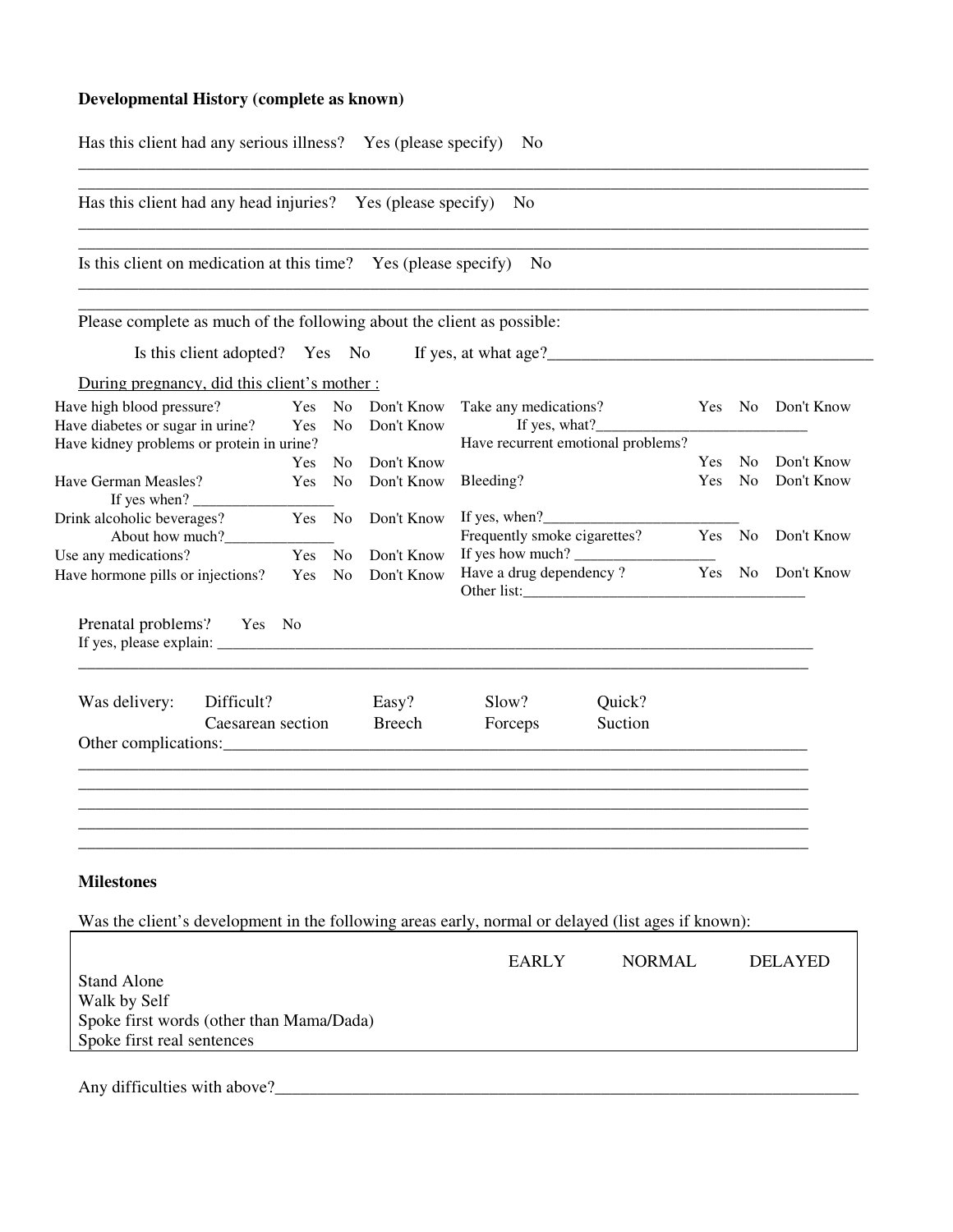| <b>Client's Medical History:</b>      |                                                                                           |                                                                                                                           |                   |
|---------------------------------------|-------------------------------------------------------------------------------------------|---------------------------------------------------------------------------------------------------------------------------|-------------------|
|                                       |                                                                                           |                                                                                                                           |                   |
|                                       |                                                                                           |                                                                                                                           |                   |
|                                       | Hearing Aids $\Box$ No $\Box$ Yes                                                         |                                                                                                                           |                   |
|                                       |                                                                                           | Glasses $\Box$ No $\Box$ Yes If glasses, what for $\Box$ $\Box$ $\Box$ $\Box$ $\Box$ $\Box$ $\Box$                        |                   |
|                                       | Does or did the client have lead poisoning? $\Box$ No $\Box$ Yes                          |                                                                                                                           |                   |
|                                       |                                                                                           |                                                                                                                           |                   |
|                                       |                                                                                           |                                                                                                                           |                   |
| Date                                  | Please detail any of the client's hospitalizations:<br>Age Hospital                       | Reason Length of stay                                                                                                     |                   |
|                                       |                                                                                           |                                                                                                                           |                   |
|                                       | the contract of the contract of the contract of the contract of the                       | <u> 2000 - Jan James James (h. 2000).</u> 2000 - 2000 - 2000 - 2000 - 2000 - 2000 - 2000 - 2000 - 2000 - 2000 - 2000 - 20 |                   |
|                                       |                                                                                           |                                                                                                                           |                   |
|                                       |                                                                                           |                                                                                                                           |                   |
|                                       |                                                                                           |                                                                                                                           |                   |
| Please detail any medication history: |                                                                                           |                                                                                                                           |                   |
| Date<br>Age                           | <b>Example 12</b> Drug                                                                    | Reason                                                                                                                    | Physician         |
|                                       | the control of the control of the control of the control of the control of the control of |                                                                                                                           |                   |
|                                       | <u> 2008 - Andrea Britain, amerikansk politik (</u>                                       |                                                                                                                           |                   |
|                                       |                                                                                           |                                                                                                                           |                   |
|                                       |                                                                                           |                                                                                                                           |                   |
|                                       |                                                                                           |                                                                                                                           |                   |
|                                       |                                                                                           |                                                                                                                           |                   |
| Respiratory                           |                                                                                           |                                                                                                                           |                   |
| <b>Frequent Colds</b>                 | $No$ $Yes$ $\_\_$                                                                         | <b>Hay Fever</b>                                                                                                          | $No$ $Yes$ $\_\_$ |
| Chronic Cough                         | $No$ $Yes$ $\_\_$                                                                         | Sinus Condition                                                                                                           | $No$ $Yes$ $\_\_$ |
| Asthma                                | $No$ $Yes$ $\_\_$                                                                         |                                                                                                                           |                   |
|                                       |                                                                                           |                                                                                                                           |                   |
| Cardiovascular                        |                                                                                           |                                                                                                                           |                   |
|                                       | Shortness of Breath or Dizziness with Physical Exertion                                   | $No$ $Yes$ $\_\_$                                                                                                         |                   |
| <b>Heart Murmur</b>                   | <b>Activity Limitation Due to Heart Condition</b>                                         | $No$ $Yes$ $\_\_$<br>$No$ $Yes$ $\_\_$                                                                                    |                   |
|                                       |                                                                                           |                                                                                                                           |                   |
| Gastrointestinal                      |                                                                                           |                                                                                                                           |                   |
|                                       | Excessive Vomiting No __ Yes __                                                           | Constipation                                                                                                              | $No$ $Yes$ $\_\_$ |
| Frequent Diarrhea                     | $No$ $Yes$ $\_\_$                                                                         | Stomach Pain                                                                                                              | $No$ $Yes$ $\_\_$ |
|                                       |                                                                                           |                                                                                                                           |                   |
| <b>Genitourinary</b>                  |                                                                                           |                                                                                                                           |                   |
|                                       | Urination in Pants/ Bed No _____ Yes ____                                                 | Pain While Urinating No ______ Yes _____                                                                                  |                   |
|                                       |                                                                                           |                                                                                                                           |                   |
| Musculoskeletal                       |                                                                                           |                                                                                                                           |                   |
| Muscle Pain                           | $No$ $Yes$ $\_\_$                                                                         | Poor Posture                                                                                                              | $No$ $Yes$ $\_\_$ |
| Clumsy Walk                           | $No$ $Yes$ $\_\_$                                                                         |                                                                                                                           |                   |
| Skin                                  |                                                                                           |                                                                                                                           |                   |
| <b>Frequent Rashes</b>                | $No$ $Yes$ $\_\_$                                                                         | Severe Acne                                                                                                               | $No$ $Yes$ $\_\_$ |
| <b>Bruises Easily</b>                 | $No$ $Yes$ $\_\_$                                                                         | Itchy Skin (Eczema)                                                                                                       | $No$ $Yes$ $\_\_$ |
| Sores                                 | $No$ <sub>__</sub> Yes __                                                                 |                                                                                                                           |                   |
|                                       |                                                                                           |                                                                                                                           |                   |
| Neurological                          |                                                                                           |                                                                                                                           |                   |
| Seizures/ Convulsions                 | $No$ $Yes$ $\_\_$                                                                         | Has tics/twitches                                                                                                         | $No$ $Yes$ $\_\_$ |
| <b>Speech Defects</b>                 | $No$ <sub>——</sub><br>$Yes \_\_$                                                          | <b>Bangs Head</b>                                                                                                         | $No$ $Yes$ $\_\_$ |
| <b>Accident Prone</b>                 | $No$ $Yes$ $\_\_$                                                                         | Rocks Back and Forth No ______ Yes _____                                                                                  |                   |
| Grinds Teeth                          | $No$ $Yes$ $\_\_$                                                                         |                                                                                                                           |                   |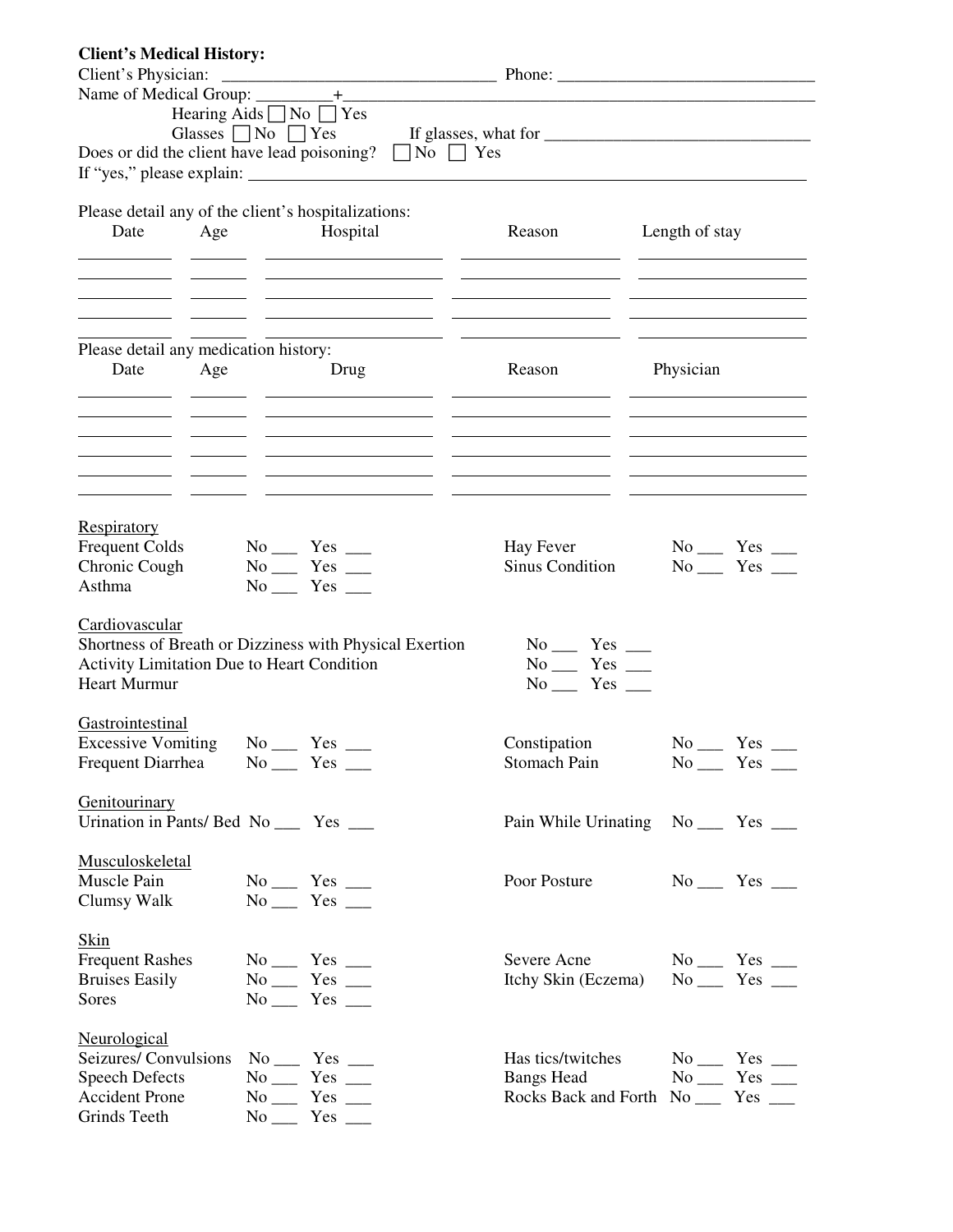| <b>Allergies</b><br>Allergy to Medicine<br>Allergy to food                                                                                                                                                                                                                                                                                |                              | $No$ $Yes$ $\_\_$<br>$No$ $Yes$ $\_\_$                                                   | Other allergies                                                                                                                                       |                                                                                                             | $No$ $Yes$ $\_\_$ |
|-------------------------------------------------------------------------------------------------------------------------------------------------------------------------------------------------------------------------------------------------------------------------------------------------------------------------------------------|------------------------------|------------------------------------------------------------------------------------------|-------------------------------------------------------------------------------------------------------------------------------------------------------|-------------------------------------------------------------------------------------------------------------|-------------------|
| Speech<br>Stuttering<br><b>Unclear Speech</b>                                                                                                                                                                                                                                                                                             |                              | $No$ $Yes$ $\_\_$<br>$No$ <sub>__</sub> Yes __                                           |                                                                                                                                                       | Other speech problems No ______ Yes _____                                                                   |                   |
| Hearing<br>Severe Ear Infections No _____ Yes ____<br><b>Hearing Problems</b>                                                                                                                                                                                                                                                             |                              | $No$ $Yes$ $\_\_$                                                                        | Ear Tubes                                                                                                                                             |                                                                                                             | $No$ $Yes$ $\_\_$ |
| <b>Family Medical History</b><br>Is there a history of any of the following in the family?<br>(Use "M" for mother's side; "F" for father's side.)<br><u> 1990 - Johann Barbara, martin a</u><br><u> 1989 - Johann Barbara, martin a</u><br><u> 1989 - Johann Barbara, martin a</u><br><u> 1980 - John Barn Barn, amerikansk politiker</u> | TВ<br>Birth defects<br>Other | <b>Emotional problems</b><br>Behavior problems<br>Mental retardation<br>Goiter (Thyroid) | <u> 1980 - John Barn Barn, amerikansk politiker</u><br><u> 1989 - John Barn Barn, amerikansk politiker</u><br><u> 1989 - Johann Barbara, martin a</u> | Vision problems<br>Hearing problems<br><b>Drugs</b><br>Alcohol<br>Diabetes<br>Convulsions/seizures<br>Other |                   |
|                                                                                                                                                                                                                                                                                                                                           |                              |                                                                                          |                                                                                                                                                       |                                                                                                             |                   |
| <b>Treatment History</b>                                                                                                                                                                                                                                                                                                                  |                              |                                                                                          |                                                                                                                                                       |                                                                                                             |                   |
| Please include (chronologically if possible) as complete a history as possible. Include agencies, physicians,<br>counselors, institutions, therapists, etc.<br>Date<br>Age                                                                                                                                                                |                              | Contact person                                                                           | Services provided                                                                                                                                     | Length of involvement                                                                                       |                   |
| Has the client been court involved?<br>If "yes," please explain:                                                                                                                                                                                                                                                                          |                              |                                                                                          | N <sub>o</sub>                                                                                                                                        | Yes                                                                                                         |                   |
| <b>Client's School History</b><br>Preschool<br>Kindergarten<br>Elementary                                                                                                                                                                                                                                                                 | Year                         | Location                                                                                 | Problems (Y/N)                                                                                                                                        | Details/Degree                                                                                              |                   |
| Middle School                                                                                                                                                                                                                                                                                                                             |                              |                                                                                          |                                                                                                                                                       |                                                                                                             |                   |

High School College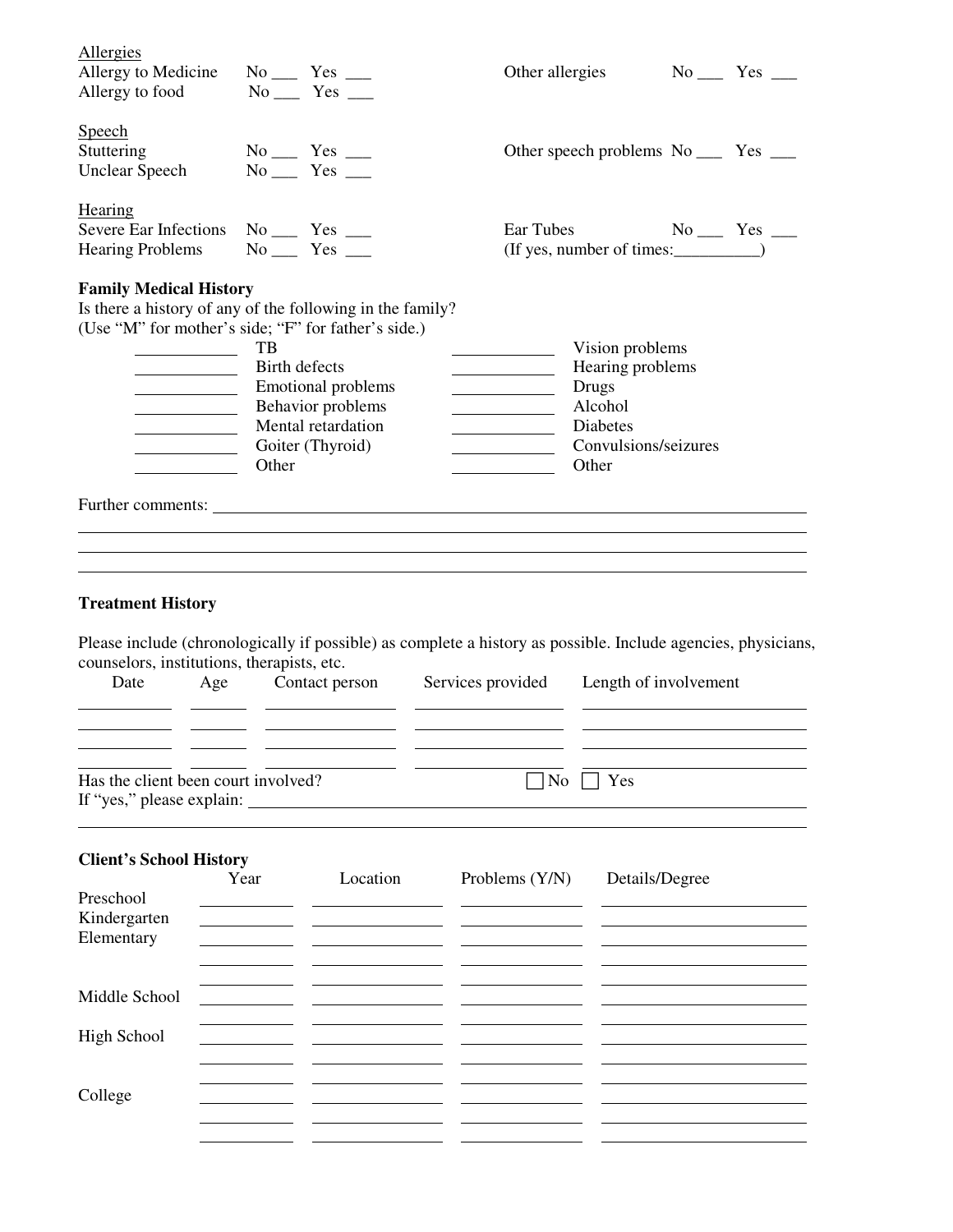|                               |                                                           | Did the client experienced any of the following in school?<br>Learning Problems Discipline Problems                  | Social Problems                                                                                                 | <b>Emotional Problems</b> |  |
|-------------------------------|-----------------------------------------------------------|----------------------------------------------------------------------------------------------------------------------|-----------------------------------------------------------------------------------------------------------------|---------------------------|--|
|                               | <b>Attention Problems</b>                                 |                                                                                                                      |                                                                                                                 |                           |  |
|                               |                                                           |                                                                                                                      | If you answered "yes," to problems at any academic level, please detail here. Please give any information about |                           |  |
|                               |                                                           | treatment (if any) provided by the school at the time of occurrence:                                                 |                                                                                                                 |                           |  |
|                               |                                                           |                                                                                                                      |                                                                                                                 |                           |  |
|                               |                                                           |                                                                                                                      |                                                                                                                 |                           |  |
|                               |                                                           |                                                                                                                      |                                                                                                                 |                           |  |
| <b>Previous Testing</b>       |                                                           |                                                                                                                      |                                                                                                                 |                           |  |
|                               |                                                           |                                                                                                                      | Has there been any academic or psychological testing done at school or elsewhere? Yes No                        |                           |  |
|                               |                                                           |                                                                                                                      |                                                                                                                 |                           |  |
|                               |                                                           |                                                                                                                      |                                                                                                                 |                           |  |
|                               |                                                           |                                                                                                                      |                                                                                                                 |                           |  |
| <b>Client's Work History:</b> |                                                           |                                                                                                                      |                                                                                                                 |                           |  |
| <b>Dates</b>                  | <b>Position/Job Duties</b>                                |                                                                                                                      | <b>Employer</b>                                                                                                 | <b>Reason for Leaving</b> |  |
|                               |                                                           |                                                                                                                      |                                                                                                                 |                           |  |
|                               | <u> 1980 - Johann John Stone, markin amerikan bizi da</u> | <u> 1980 - Johann John Stone, market fan it ferstjer fan it ferstjer fan it ferstjer fan it ferstjer fan it fers</u> |                                                                                                                 |                           |  |
|                               |                                                           |                                                                                                                      |                                                                                                                 |                           |  |
|                               |                                                           |                                                                                                                      |                                                                                                                 |                           |  |
|                               |                                                           |                                                                                                                      |                                                                                                                 |                           |  |
|                               |                                                           |                                                                                                                      |                                                                                                                 |                           |  |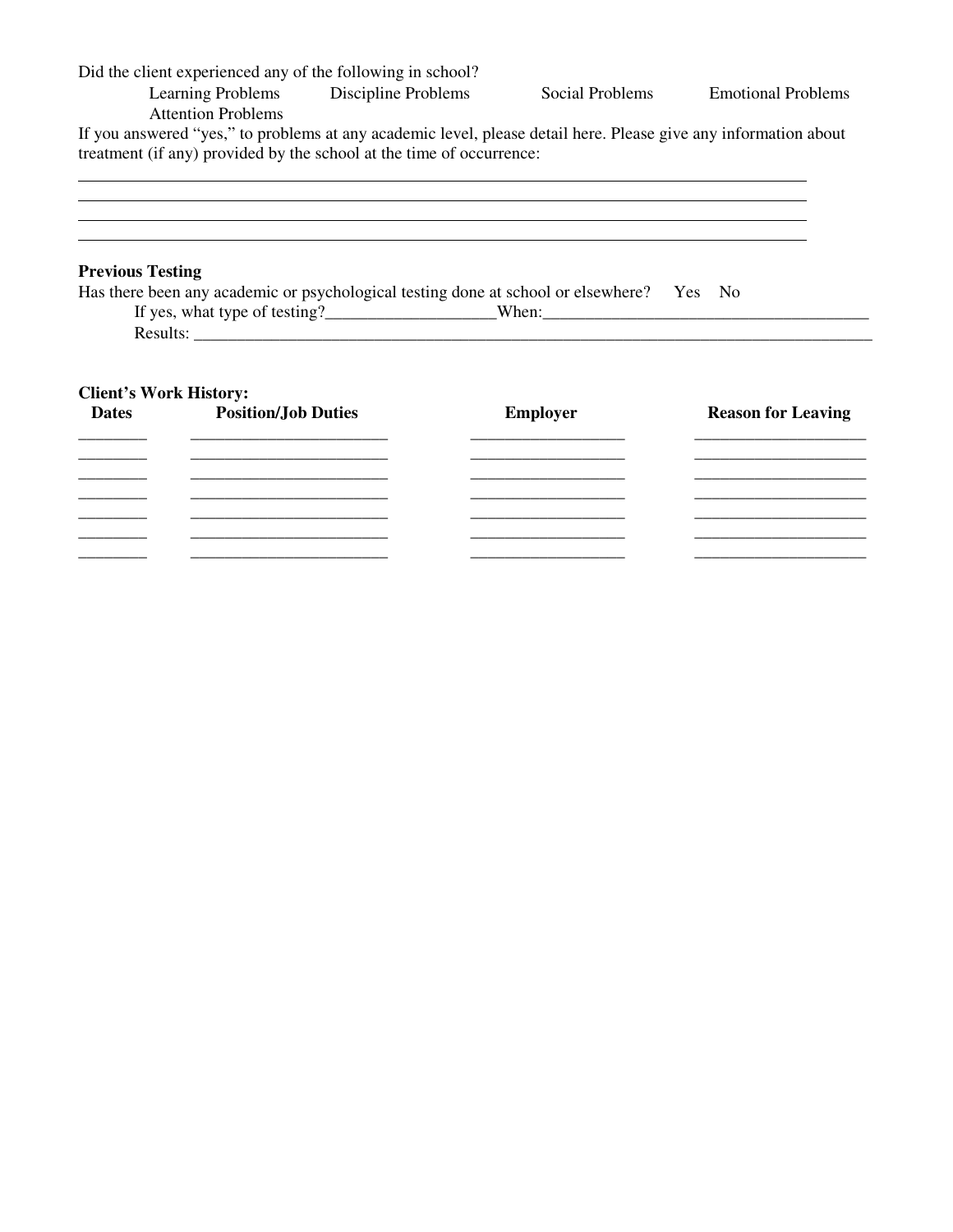|                                                     | <b>NOT A PROBLEM</b> | <b>SOMEWHAT A</b><br><b>PROBLEM</b> | <b>A PROBLEM</b>        | <b>A SEVERE</b><br><b>PROBLEM</b> |
|-----------------------------------------------------|----------------------|-------------------------------------|-------------------------|-----------------------------------|
|                                                     |                      |                                     |                         |                                   |
| PROBLEMS WITH SLEEPING                              |                      | $\boldsymbol{2}$                    | $\mathbf{3}$            | 4                                 |
| <b>Trouble Sleeping</b>                             | 1<br>$\mathbf{1}$    | $\overline{2}$                      | $\overline{\mathbf{3}}$ | 4                                 |
| Nightmares                                          |                      |                                     |                         |                                   |
| Sleep walking                                       | 1                    | $\overline{2}$                      | 3                       | 4                                 |
| Sleep talking                                       | 1                    | $\overline{2}$                      | $\overline{\mathbf{3}}$ | 4                                 |
| <b>SCHOOL PROBLEMS (if applicable)</b>              |                      |                                     |                         |                                   |
| Has problems learning in school                     | 1                    | $\mathbf{2}$                        | 3                       | $\overline{\mathbf{4}}$           |
| Has conflicts with teachers                         | 1                    | $\overline{2}$                      | $\overline{\mathbf{3}}$ | 4                                 |
| Performs below his/her ability                      | $\mathbf{1}$         | $\overline{2}$                      | $\overline{\mathbf{3}}$ | 4                                 |
| <b>BEHAVIOR PROBLEMS</b>                            |                      |                                     |                         |                                   |
| Uses alcohol                                        | 1                    | $\overline{2}$                      | $\mathbf{3}$            | $\overline{\mathbf{4}}$           |
| Uses drugs                                          | $\mathbf{1}$         | $\overline{2}$                      | $\overline{\mathbf{3}}$ | 4                                 |
| Other:                                              | 1                    | $\overline{2}$                      | $\overline{\mathbf{3}}$ | 4                                 |
|                                                     |                      |                                     |                         |                                   |
| <b>COMMUNICATION SKILLS</b>                         |                      |                                     |                         |                                   |
| <b>Limited Speech</b>                               | 1                    | $\overline{2}$                      | $\mathbf{3}$            | 4                                 |
| Repetitive Speech                                   | 1                    | $\overline{2}$                      | 3                       | 4                                 |
| Regression in Speech                                | 1                    | $\overline{2}$                      | $\overline{\mathbf{3}}$ | 4                                 |
| <b>SOCIAL SKILLS</b>                                |                      |                                     |                         |                                   |
| Social Anxiety                                      | 1                    | $\overline{2}$                      | 3                       | 4                                 |
| Withdraws from people                               | 1                    | $\overline{2}$                      | $\overline{\mathbf{3}}$ | 4                                 |
|                                                     |                      |                                     |                         |                                   |
| <b>EMOTIONAL PROBLEMS</b><br>Has unreasonable fears |                      |                                     |                         |                                   |
|                                                     | 1                    | $\overline{2}$                      | 3                       | 4                                 |
| Is sad or unhappy most times<br>Cries a lot         | 1                    | $\overline{2}$                      | $\mathbf{3}$            | 4                                 |
| Sluggish or Slow                                    | 1                    | $\overline{2}$                      | $\overline{\mathbf{3}}$ | 4                                 |
| Tired most of the time                              |                      | $\mathfrak{D}$                      | 3                       | 4                                 |
|                                                     | 1                    | $\overline{2}$                      | $\mathbf{3}$            | 4                                 |
| Mood changes quickly                                |                      | $\overline{\mathbf{2}}$             | $\mathbf{3}$            |                                   |
| Has lost interest in things                         | 1<br>1               | $\overline{2}$                      | $\mathbf{3}$            | 4<br>4                            |
| Worries a great deal                                |                      | $\overline{2}$                      |                         |                                   |
| Has difficulty making decisions                     | 1                    |                                     | $\overline{\mathbf{3}}$ | $\overline{\mathbf{4}}$           |
| Wants things to be perfect                          | 1                    | $\overline{2}$                      | $\mathbf{3}$            | 4                                 |
| ATTENTION AND SELF-CONTROL                          |                      |                                     |                         |                                   |
| Has difficulty concentrating                        | 1                    | $\overline{\mathbf{c}}$             | $\mathbf{3}$            | 4                                 |
| Is easily distracted                                | 1                    | $\overline{2}$                      | $\mathbf{3}$            | 4                                 |
| Can't sit still                                     |                      | $\overline{2}$                      | $\overline{\mathbf{3}}$ | 4                                 |
| Hyperactive                                         |                      | 2                                   | 3                       | 4                                 |
| Acts without thinking                               |                      | $\overline{2}$                      | $\overline{\mathbf{3}}$ | 4                                 |
| Acts impulsively                                    | 1                    | $\overline{2}$                      | $\overline{\mathbf{3}}$ | 4                                 |
| Is disorganized                                     | 1                    | $\overline{2}$                      | $\overline{\mathbf{3}}$ | 4                                 |
|                                                     |                      |                                     |                         |                                   |

**OTHER** 

Please circle the number which best describes the client on each particular problem.